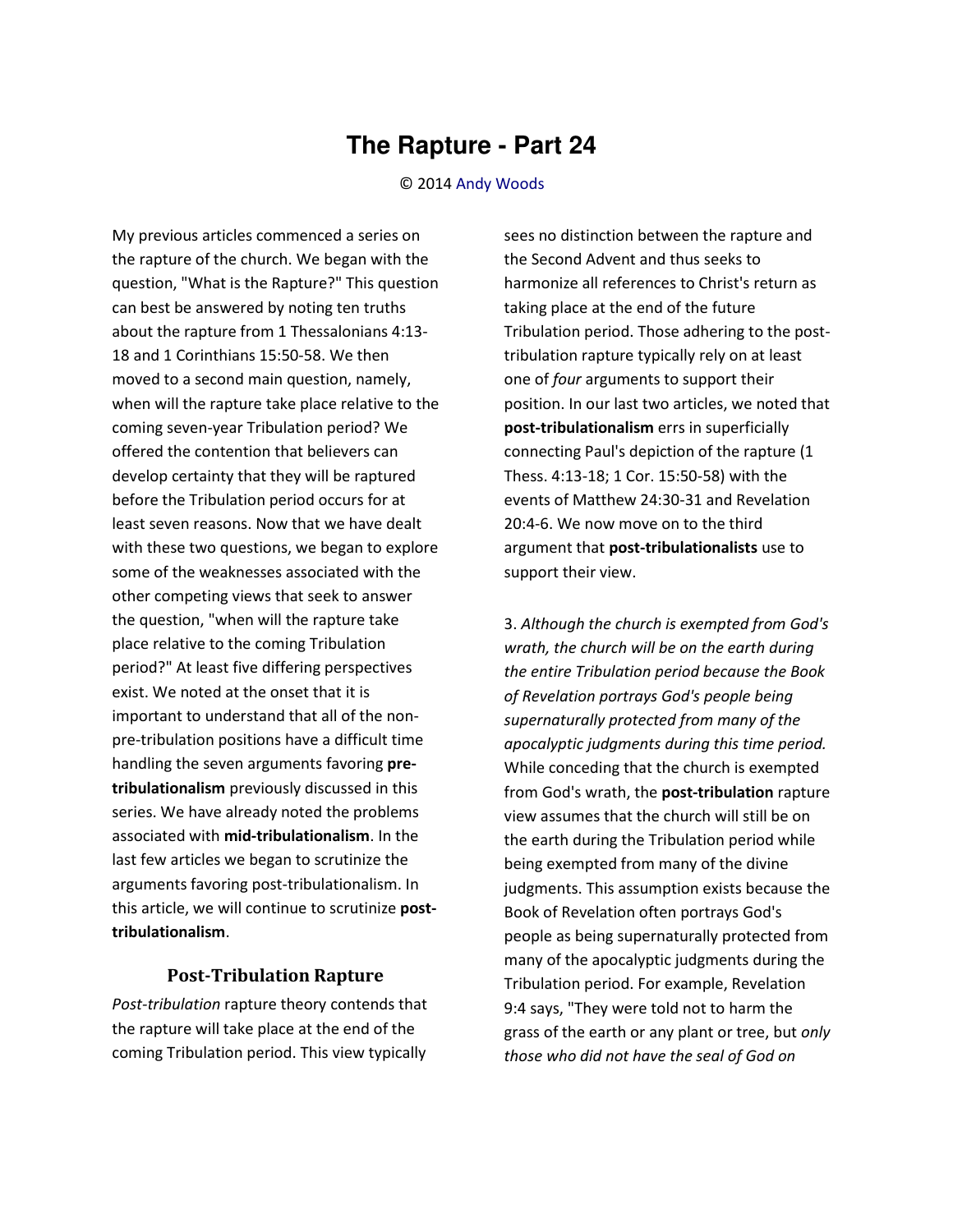*their foreheads.*" Revelation 16:2 similarly says, "The first angel went and poured out his bowl on the land, and ugly and painful sores broke out *on the people who had the mark of the beast and worshiped his image*." Thus, according to **post-tribulationalism**, just as God supernaturally protected the nation of Israel from the various plagues as recorded in the Book of Exodus (Exod. 8:22; 9:4, 6; 10:23; 11:7), God will do the same thing for His church in the midst of the Tribulation period. The **post-tribulationalist** uses this explanation in order to harmonize the conflicting notions of the church's presence on earth during the Tribulation with the divine promises exempting the church from God's wrath (1 Thess. 1:10; 5:9; Rom. 5:9; 8:1).

True, both Revelation 9:4 and 16:2 teach that believers on earth during the Tribulation will be exempted from the fifth trumpet and the first bowl judgments. However, these are the only verses which specify that God's people will be spared from any Tribulational judgments. The implication is that believers will still experience the suffering described in the Book of Revelation. Thus, it is inaccurate to suggest that if the church is on the earth during the Tribulation period it will be spared from God's wrath.

If this were not so, then the massive martyrdoms during this time period are inexplicable. Notice how the Book of Revelation consistently portrays the frequent martyrdoms that believers during the Tribulation will endure as a consequence of Christ opening the first seal judgment, which will usher in the diabolical reign of the

Antichrist (Rev. 6:1-2; 2 Thess. 2:9-12). Revelation 6:9-11 says, "When the Lamb broke the fifth seal, I saw underneath the altar the souls of those who had been slain because of the word of God, and because of the testimony which they had maintained; and they cried out with a loud voice, saying, 'How long, O Lord, holy and true, will You refrain from judging and avenging our blood on those who dwell on the earth?' And there was given to each of them a white robe; and they were told that they should rest for a little while longer, until *the number of* their fellow servants and their brethren who were to be killed even as they had been, would be completed also."

Revelation 7:9, 13-14 similarly says, "After these things I looked, and behold, a great multitude which no one could count, from every nation and *all* tribes and peoples and tongues, standing before the throne and before the Lamb, clothed in white robes, and palm branches *were* in their hands... Then one of the elders answered, saying to me, 'These who are clothed in the white robes, who are they, and where have they come from?' I said to him, 'My lord, you know.' And he said to me, 'These are the ones who come out of the great tribulation, and they have washed their robes and made them white in the blood of the Lamb.'" Revelation 13:10 echoes this same theme when it says, "If anyone *is destined* for captivity, to captivity he goes; if anyone kills with the sword, with the sword he must be killed. Here is the perseverance and the faith of the saints." Revelation 13:15 also says, "And it was given to him to give breath to the image of the beast, so that the image of the beast would even speak and cause as many as do